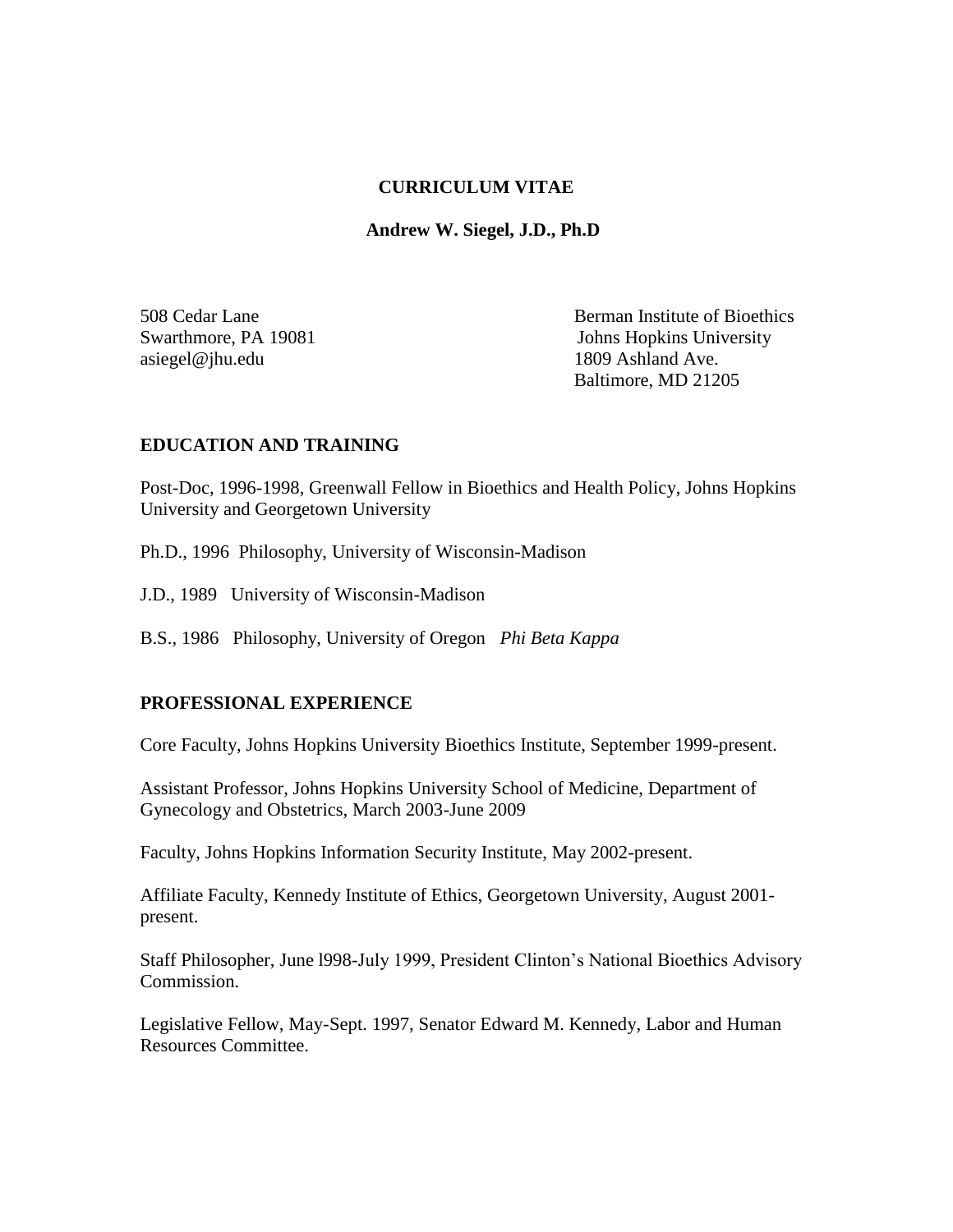Staff Attorney, Task Force on Genetic Testing of the National Institutes of Health/Department of Energy Working Group on the Ethical, Legal and Social Issues of the Human Genome Project, Sept. 1996 - April l997.

## **PUBLICATIONS**

Siegel, A., "Gamete Donor Consent and Human Embryonic Stem Cell Research," *Kennedy Institute of Ethics Journal* 25(2) (2015).

Siegel, A., "Some Doubts about In Vitro Eugenics as a Human Enhancement Technology," *Journal of Medical Ethics* 40(11) (2014)

Kass, N., Paul, A., and Siegel, A., "Ethical Principles and Ethical Issues in Public Health," in Oxford Handbook of Global Health (Oxford, 2014).

Siegel, A. "Philosophical Issues in Human Pluripotent Stem Cell Research," in K. Kampourakis ed., *The Philosophy of Biology* (Springer, 2013)

Duggan, P., Siegel, A., et al., "Unintended Changes in Cognition, Mood, and Behavior Arising from Cell-Based Interventions for Neurological Conditions: Ethical Challenges" Spring 2009, *American Journal of Bioethics-Neuroscience*

Siegel, A. "Kantian Ethics, Exploitation, and Multinational Clinical Research," in *Exploitation and Developing Countries*, ed. Ezekiel Emanuel and Jennifer Hawkins (Princeton U. Press, 2008)

Sugarman, J., Siegel, A., "When Embryonic Stem Cell Lines Fail to Meet Consent Standards," *Science*, Vol. 321 (October 17, 2008)

Siegel, A. "Ethical Issues in Stem Cell Research," *Stanford Encyclopedia of Philosophy*, ed. Edward N. Zalta (2008)

Siegel, A. "Inequality, Privacy, and Mental Health," 31 *International Journal of Law and Psychiatry* 82 (2008)

Sugarman, J., Siegel A., "How to Determine Whether Existing Human Embryonic stem Cell Lines Can be Used Ethically," *Cell: Stem Cell*, Vol. 3 (September 11, 2008)

Mathews, D.H., Sugarman, J., Bok, H., Blass, D.M., Coyle, J.T., Duggan, P., Finkel, J., Greely, H.T., Hillis, A., Hoke,, A. Johnson, R., Johnston, M., Kahn, J., Kerr, D., Kurtzberg, J., Liao, S.M., McDonald, J.W., McKhann, G., Nelson, K.B., Rao, M., Regenberg, A., Siegel, A.W., Smith, K. Solter.D, Song, H., Vescovi, A., Young, W. Gearhart, J.D., Faden, R., "Cell Based Interventions for Neurologic Conditions: Ethical Challenges for Early Human Trials, *Neurology*, Vol. 71 (July 22, 2008)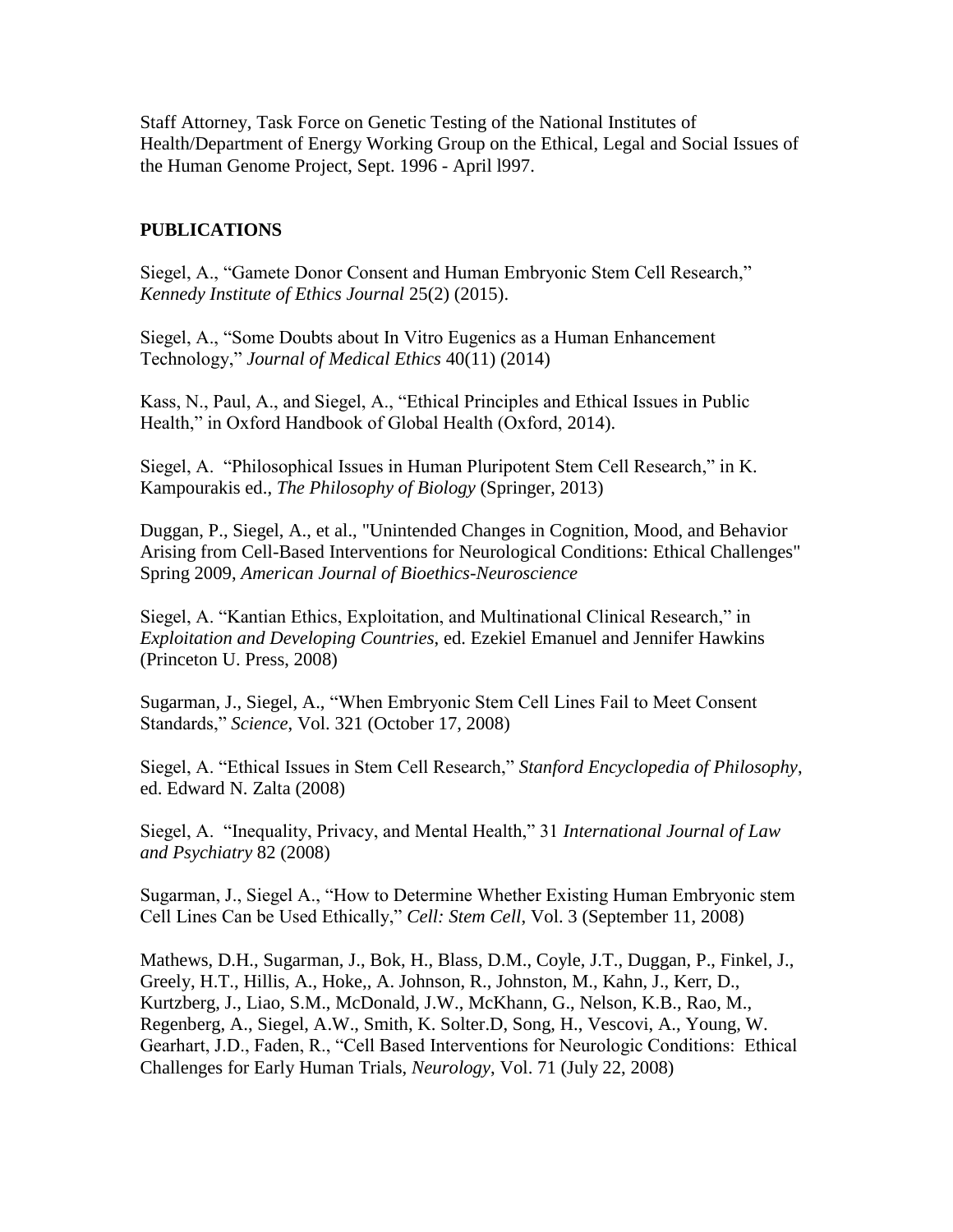Greene M., Schill K., Takahashi S., Bateman-House A., Beauchamp T., Bok H., Cheney D., Coyle J., Deacon T., Dennett D., Donovan P., Flanagan O., Goldman S., Greely H., Lee M., Miller E., Mueller D., Siegel A., Solter D., Gearhart J., McKhann G., Faden R., "Moral Issues of Human-Non-Human Primate Neural Grafting," *Science* Vol. 309, no. 5733 (July 15, 2005)

Siegel, A. "Temporal Restrictions and the Impasse on Human Embryonic Stem Cell Research," *The Lancet*, Vol. 364 (2004).

Faden RR, Dawson L, Bateman-House AS, Agnew DM, Bok H, Brock DW, Chakravarti A, Gao XJ, Greene M, Hansen JA, King PA, O'Brien SJ, Sachs DH, Schill KE, Siegel A, Solter D, Suter SM, Verfaillie CM, Walters LB, Gearhart JD, "Public Stem Cell Banks: Considerations of Justice in Stem Cell Therapy," *Hastings Center Report* (Nov-Dec. 2003).

Dawson L, Bateman-House AS, Mueller Agnew D, Bok H, Brock DW, Chakravarti A, Greene M, King PA, O'Brien SJ, Sachs DH, Schill KE, Siegel A, Solter D, Suter SM, Verfaillie CM, Walters LB, Gearhart JD, Faden RR, "Safety Issues in Cell Based Interventions," *Fertility and Sterility*, Vol. 80, no. 5 (November 2003).

Siegel, A. "Locating Convergence: Ethics, Public Policy, and Human Stem Cell Research," in *The Stem Cell Controversy: Debating the Issues*, ed. Michael Ruse and Christopher A. Pynes (Prometheus Books, 2003)

- Originally published in Volume 2 of the National Bioethics Advisory Commission Report, *Ethical Issues in Human Stem Cell Research* (2000).
- Adapted version reprinted in 22 *Molecular Aspects of Medicine* 171, issue on "The Future of Molecular Medicine" (2001).

Walker, R., Siegel, A. "Morality and the Limits of Societal Values in Health Care Allocation," *Health Economics*, Vol. 11 (2002).

Bishai D., Siegel A. "Moral Obligations to Families When There is a Sudden Death," *Journal of Clinical Ethics*, Vol.12, no.4 (2001).

Salmon, D., Siegel, A. "Religious and Philosophical Exemptions from Vaccination Requirements and Lessons Learned from Conscientious Objectors to Conscription," *Public Health Reports*, Vol. 116, no. 4 (2001).

Siegel, A. "The Jurisprudence of Public Health: Reflections on Lawrence O Gostin's *Public Health Law,*" *The Journal of Contemporary Health Law and Policy*, Vol. 18 (2001).

Siegel, A. "The Moral Status of the Embryo and the Politics of Human Stem Cell Research," in B. Dodet and M. Vicari eds., *Pluripotent Stem Cells: Properties,*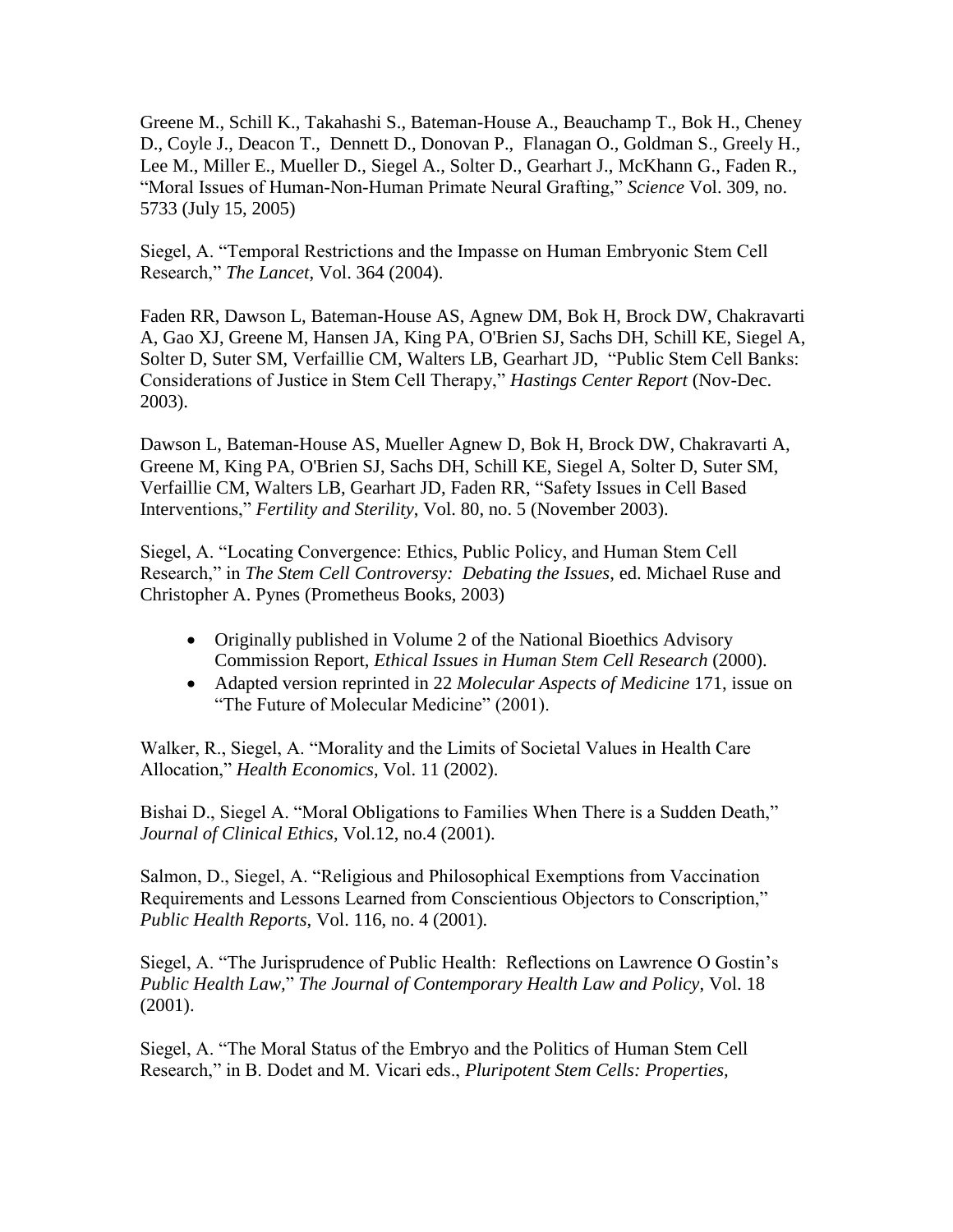*Therapeutic Perspectives and Ethical Issues* (Paris: Libby, 2000) (in French and English).

Siegel, A. "Physician Assisted Suicide and the Right to Refuse Medical Treatment," *The Scalpel*, Vol. 69, no. 2 (Spring 2000).

Siegel, A. "Moral Status and the Status of Morality in Political Liberalism," in *Debating Democracy's Discontent: Essays on American Politics, Law and Public Philosophy,* ed. A. Allen and M. Regan (Oxford U. Press, 1998).

Siegel, A. "Contingency, Responsibility, and Bad Faith," *Graven Images: A Journal of Culture, Law, and the Sacred*, Vol. 4 (l998).

Siegel, A. "On Narcissism and Veiled Innocence: Prolegomena to a Critique of Criminal Law," 15 *International Journal of Law and Psychiatry* 339 (l992).

# **TEACHING**

Johns Hopkins University Philosophy Department

 Ethical Issues in Cell Engineering and Reproduction Justice and Health **Bioethics** 

Johns Hopkins University Information Security Institute (cross-listed with Philosophy) Moral and Legal Foundations of Privacy

Johns Hopkins University School of Public Health Ethical Issues in Public Health,

Johns Hopkins University School of Medicine Ethics Lectures for GynOb Residents Physician and Society (Ethics Unit)

Georgetown University Law Center Law, Medicine, and Ethics

Georgetown University Philosophy Department Introduction to Ethics

University of Wisconsin-Madison Philosophy Department Contemporary Moral Issues

University of Wisconsin Law School Social Theory and Law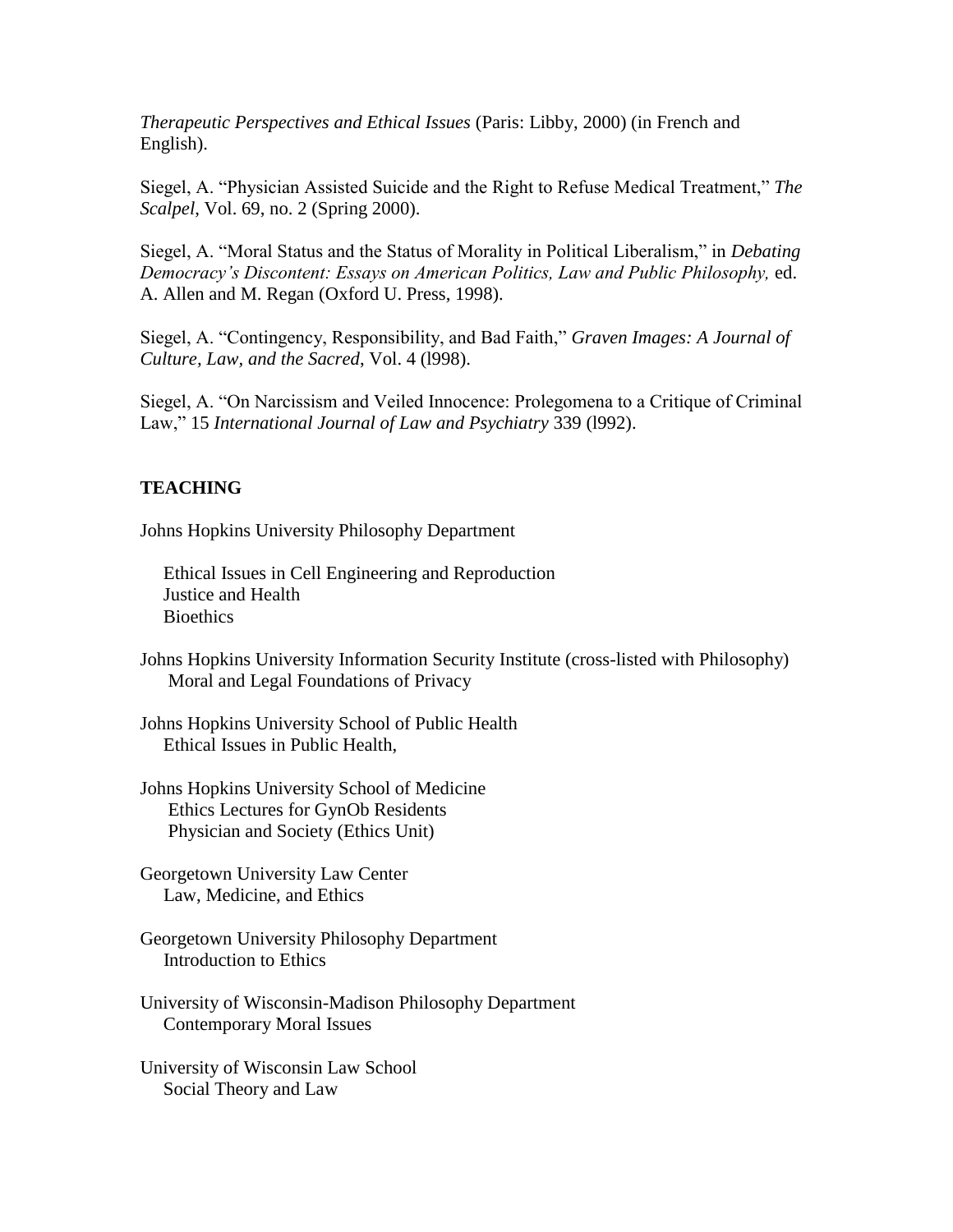#### Jurisprudence

#### **Committees**

Assisted Reproductive Technologies Oversight Committee, Johns Hopkins School of Medicine (2005-2009).

Embryonic Stem Cell Research Oversight Committee, Johns Hopkins School of Medicine.

Steering Committee, Johns Hopkins Information Security Institute

#### **Boards**

Board of Directors, Maryland Families for Stem Cell Research

Advisory Board, Accessible Genetics Research Ethics Education, sponsored by Duke University School of Medicine

Advisory Board, Maryland Science Center's *Cellular Universe* exhibit.

#### **Manuscript Reviews**

Mind Journal of Social Philosophy Journal of Medical Ethics Pacific Philosophical Quarterly Kennedy Institute of Ethics Journal Oxford University Press New England Journal of Medicine Hastings Center Report **Bioethics** International Journal of Law and Psychiatry International Journal of Health Services Fertility and Sterility

#### **PRESENTATIONS**

*Meetings*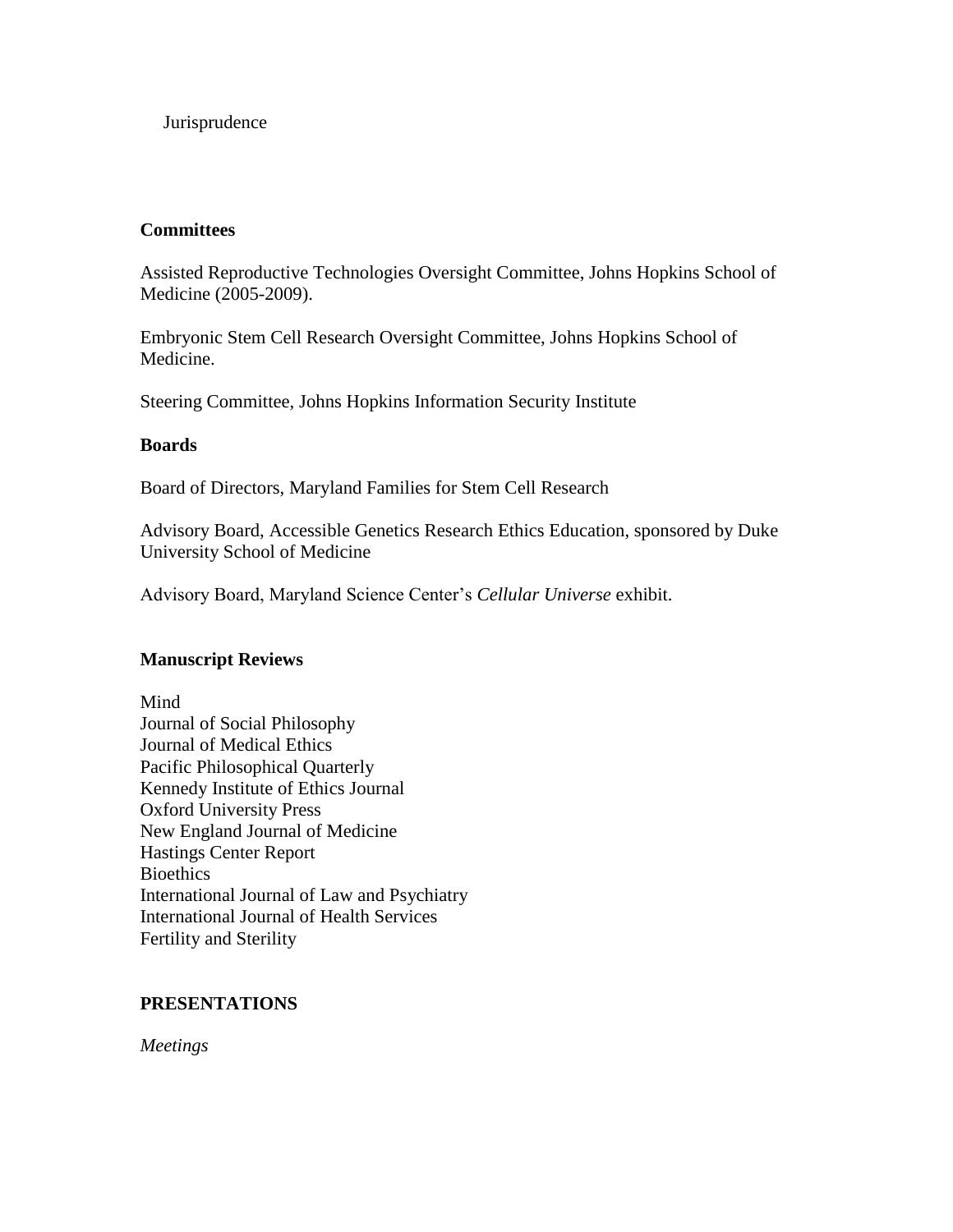"Distributive Justice and Multinational Clinical Trials," International Association of Bioethics, Beijing, August 2006.

"Conflicts of Laws and Interstate Collaboration in Embryonic Stem Cell Research," International Society of Stem Cell Research, Toronto, June 2006

"Exploitation and International Research," American Society for Bioethics and Humanities, Baltimore, October 2002.

"Ethics and Stem Cell Research," panelist, University of Arkansas-Little Rock, Applied Ethics Series (sponsored by the Department of Philosophy and Liberal Studies, and the Division of Medical Humanities), October 2000.

"Equal Protection and Physician Assisted Suicide," International Association of Bioethics, London, England, September 2000.

"The Moral Status of the Embryo and the Regulation of Human Stem Cell Research in the United States," International Workshop on Pluripotent Stem Cells, organized by the Marcel Merieux Foundation, Annecy, France, June 2000.

"The Ethics of Research with Human Embryonic Stem Cells," 4<sup>th</sup> Berlin Colloquium of the Gottlieb Daimler and Karl Benz Foundation with the Max Delbruch Center for Molecular Medicine, Berlin, Germany, May 2000.

"Root and Branch: Growing Ethical Issues in the New Human Embryonic Stem Cell Research," Panelist, American Society for Bioethics and Humanities, Philadelphia, October 1999.

"Resentment and Determinism," International Congress on Law and Mental Health, Montreal, June l997.

"Law and Metaphysics," International Congress on Law and Mental Health, Vancouver, B.C. June, l992.

"Conceptions of Responsibility in Criminal Law," International Congress on Law and Mental Health, Toronto, June, l990.

#### *Invited Seminars*

"Neurobiology and Stem Cell Research," Haverford College Biology Department, April 2013.

"Exploitation and Distributive Justice," James Madison University Philosophy Department, November 2006.